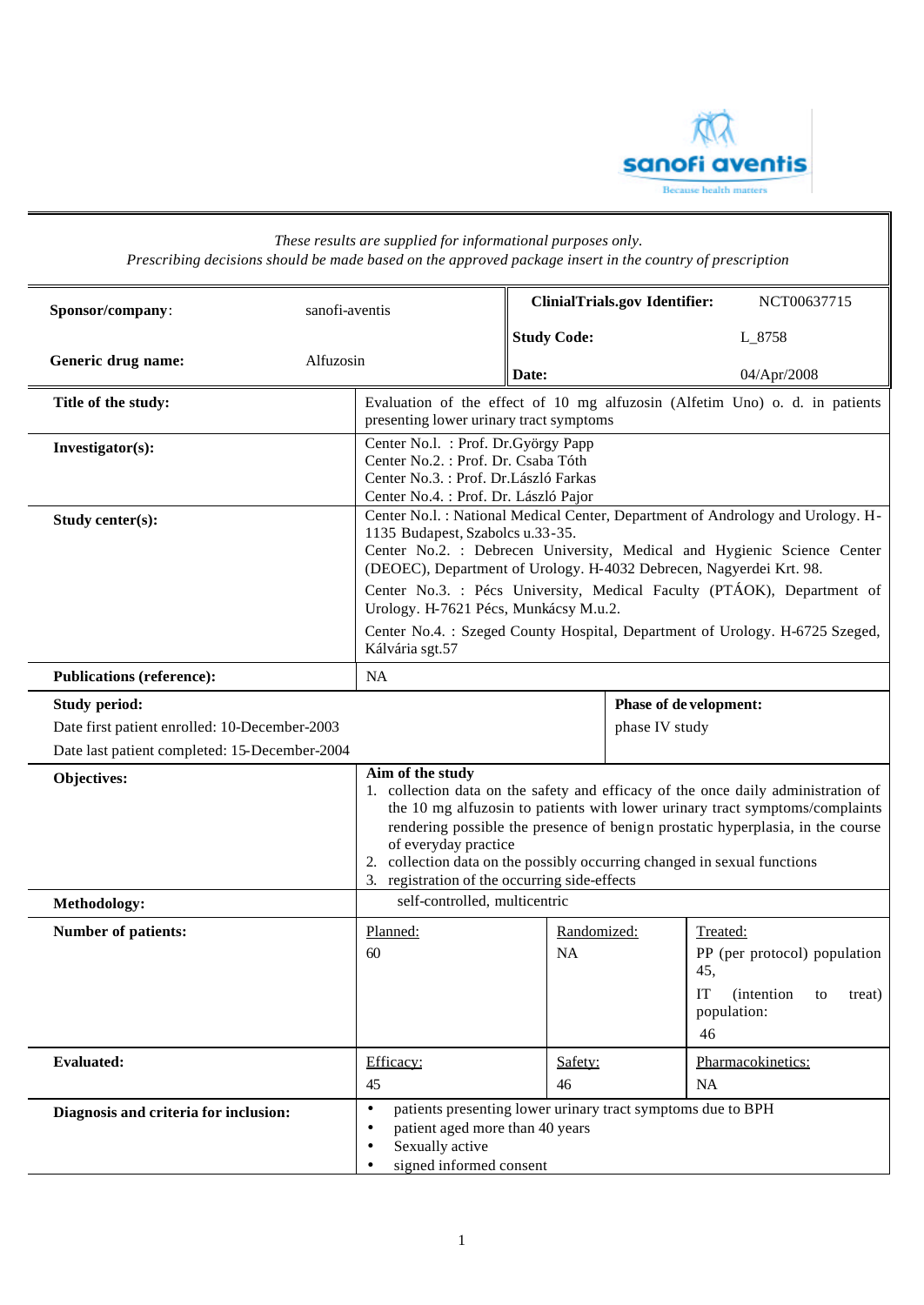| <b>Investigational product:</b>        |                                                                                                                 | Alfuzosin                                                                                                                                                                                                                                                                                                                                                                                                                                                                                                                                                                                                                                                                                                                                                                                                                                  |                                         |  |
|----------------------------------------|-----------------------------------------------------------------------------------------------------------------|--------------------------------------------------------------------------------------------------------------------------------------------------------------------------------------------------------------------------------------------------------------------------------------------------------------------------------------------------------------------------------------------------------------------------------------------------------------------------------------------------------------------------------------------------------------------------------------------------------------------------------------------------------------------------------------------------------------------------------------------------------------------------------------------------------------------------------------------|-----------------------------------------|--|
| Dose:                                  |                                                                                                                 | 10 mg once daily                                                                                                                                                                                                                                                                                                                                                                                                                                                                                                                                                                                                                                                                                                                                                                                                                           |                                         |  |
| Administration:                        |                                                                                                                 | oral, ingested immediately after the evening meal                                                                                                                                                                                                                                                                                                                                                                                                                                                                                                                                                                                                                                                                                                                                                                                          |                                         |  |
| <b>Duration of treatment: 6 months</b> |                                                                                                                 |                                                                                                                                                                                                                                                                                                                                                                                                                                                                                                                                                                                                                                                                                                                                                                                                                                            | <b>Duration of observation:</b> 6 moths |  |
| <b>Reference</b><br>therapy:           | NA                                                                                                              |                                                                                                                                                                                                                                                                                                                                                                                                                                                                                                                                                                                                                                                                                                                                                                                                                                            |                                         |  |
| Criteria for<br>evaluation:            |                                                                                                                 |                                                                                                                                                                                                                                                                                                                                                                                                                                                                                                                                                                                                                                                                                                                                                                                                                                            |                                         |  |
| Efficacy:                              | Primary:<br>$\bullet$<br>patient<br><b>Secondary:</b><br>$\bullet$<br>$\bullet$                                 | IPSS /International Prostate Symptom Score/ $+$ quality of life index - based on the data reported by the<br>DAN-PSS questionnaire related to sexual function - filled in by the patient<br>Urinary flow parameters, residual urine, change of the prostate volume                                                                                                                                                                                                                                                                                                                                                                                                                                                                                                                                                                         |                                         |  |
| Safety:                                | spontaneously reported<br>$\bullet$<br>blood pressure and pulse rate measured in sedentary posture<br>$\bullet$ |                                                                                                                                                                                                                                                                                                                                                                                                                                                                                                                                                                                                                                                                                                                                                                                                                                            |                                         |  |
| <b>Statistical</b><br>methods:         |                                                                                                                 | The data of the past history, of the physical examination, of the previous treatments, of the present medical<br>treatments and the adverse events were all evaluated with descriptive statistics. The continuous parameters<br>measured only twice were evaluated with t-probe. Those, which were measured nore than twice, were<br>evaluated with repeated variance analyses. The categorical variables were correlated to the basic values with<br>the help of Wilcoxon-probe applying Bonferroni correction.<br>Sub-categories: according to age, two groups were set. These categories (in case of continuous parameters)<br>were integrated as fix variables into the variance analyses. While in case of categorical variables, the sub-<br>groups were compared one by one, considering time parameters - with Mann-Whitney probe. |                                         |  |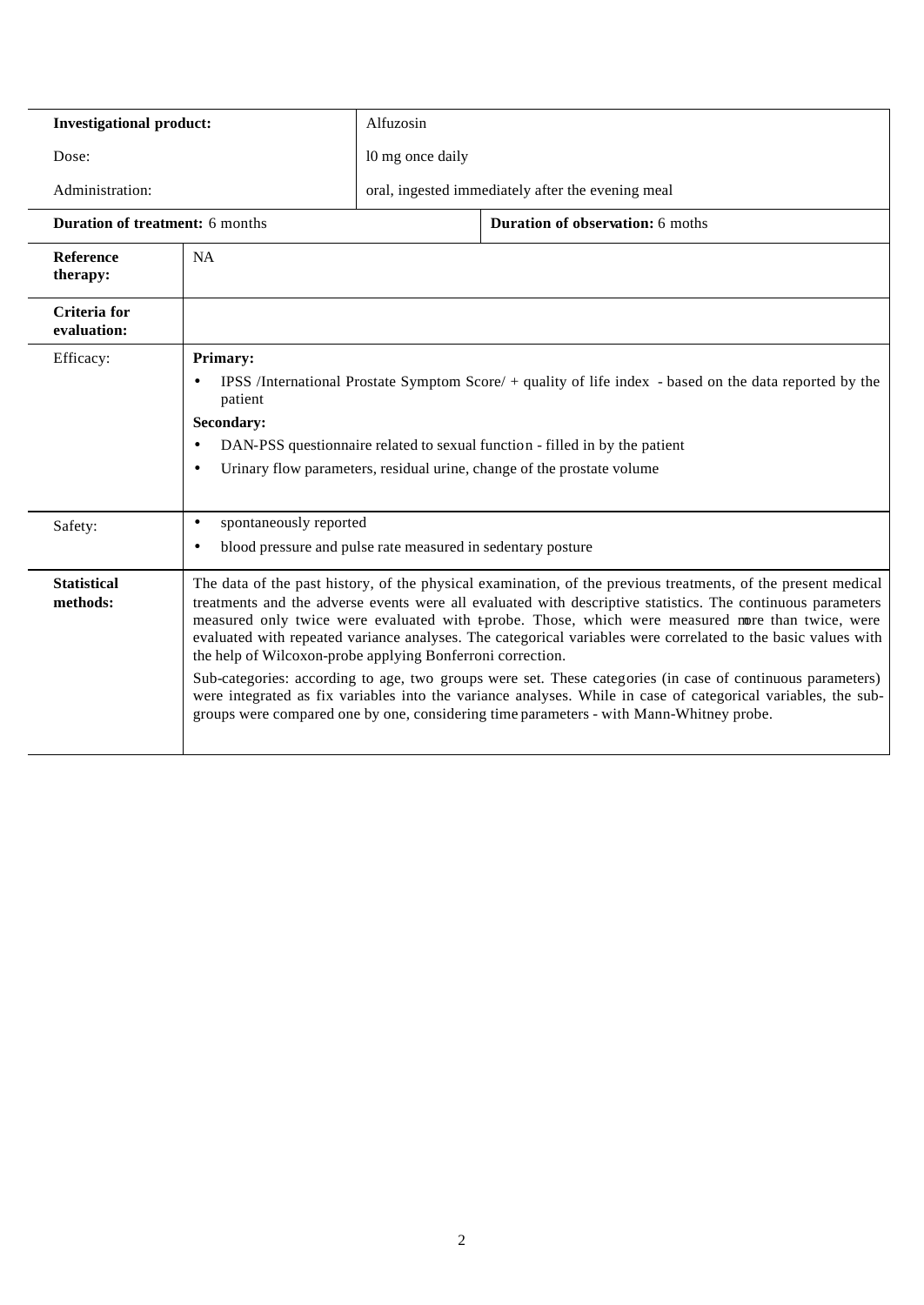Summary:

The aim of the study was to collect clinical data in connection with the efficacy and safety of alfuzosin 10 mg once daily in patients having lower urinary tract symptoms suggestive of benign prostate hyperplasia (BPH) As a secondary endpoint, we aimed to measure functional changes in sexual life, the maximal flow rate, the changes of prostate volume, and other possible side effects.

Study population: 47 eligible, ambulatory patients with lower urinary tract symptoms indicative of BPH were included into the study, the duration of Alfuzosin treatment was 6 months. In two of them (47), it was not possible to finish the treatment (one patient did not take the IP, one had no compliance).

Efficacy: The patients (PP population) showed less symptoms and their condition was improved. The mean IPSS value at baseline and at end-point were 19 4 (Std. error of mean: 0,94) and 9,2 (0,65) respectively. Their complaints decreased significantly, and their life-quality was improved. The mean bother score at baseline and at end-point were 4,6  $(0,16)$  and 1,9  $(0,2)$  respectively. The maximum of urine flow became better significantly The mean urine flow at baseline and at end-point were  $12(0,66)$  and  $15,6(1,08)$  respectively. The sexual function improved, in all the three DAN PSS question groups, the mean total DAN PSS score at baseline and at end-point were  $13.3 (2.22)$  and  $6.38 (1.07)$  respectively.

The data of the tables in the statistical report show that the I-PSS and the weighed OoL values decreased until the last visit. Using the Wilcoxon probe with special attention to a Bonferroni correction, the severity of I-PSS, the sum of score-points of I-PSS, the severity of decrease of OoL compared in each visit showed a significant difference in every cases  $(p<0,002)$ .

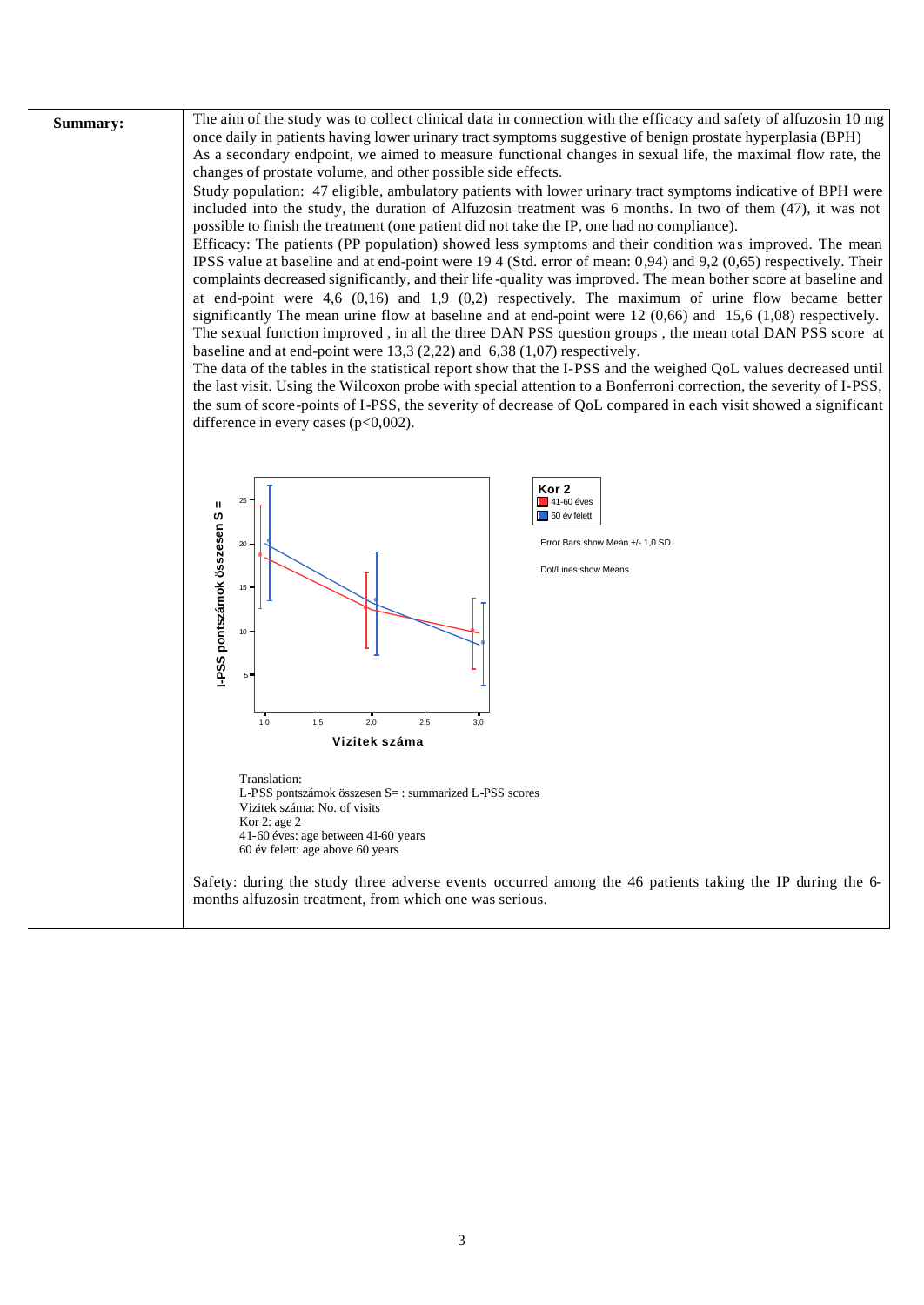## **Summary:**

|                | Case Summaries <sup>a</sup>    |                            |                            |                                     |                                       |                                              |
|----------------|--------------------------------|----------------------------|----------------------------|-------------------------------------|---------------------------------------|----------------------------------------------|
|                |                                | Volt nemkívánatos          | Volt nemkívánatos          | Nemkívánatos                        | Nemkívánatos                          | Nemkívánatos esemény                         |
|                | Adatbeviteli<br>sorszám        | esemény? (Utolsó<br>vizit) | esemény? (Utolsó<br>vizit) | esemény Leírása 1<br>(Utolsó vizit) | esemény Súlyosság<br>1 (Utolsó vizit) | Kapcsolat a gyógyszerrel 1<br>(Utolsó vizit) |
|                | 19                             | lgen                       | Nem Súlyos                 | Prostatitis chr.                    | envhe                                 | nem valószínű                                |
| $\overline{2}$ | 31                             | lgen                       | SÚLYOS                     | Vastagbél mûtét                     | komoly                                | nem valószínű                                |
| 3              | 36                             | laen                       | Nem Súlyos                 | Lumboischialgia                     | enyhe                                 | nem valószínű                                |
|                | a. Limited to first 100 cases. |                            |                            |                                     |                                       |                                              |

Translation:

Adatbeviteli sorszám: No. of data entry

Volt nemkívánatos esemény (utolsó vizit): Did occurre adverse event ? (closing visit)

Nemkívánatos esemény leírása 1 (utolsó vizit) Narrative of the adverse event 1 (closing visit)

Nemkívánatos esemény Súlyosság 1 ( utolsó vizit): Severity of the adverse event

Nemkívánatos esemény Kapcsolat a gyógyszerrel 1 ( utolsó vizit): Connection of the adverse event, with the drug judget by the investigator 1 (closing visit)

Igen: yes

Nem Súlyos: not severe Prostatitis chr: Chronic prostate inflammation

Enyhe: mild

Nem valószínu: not probable

Súlyos: severe

Vastagbél mutét: colon surgery Komoly: severe

Lumboischialgia: lower back pain

There were no vasodilatory, abnormal ejaculation; erectile dysfunction related adverse event reported in the CRF-s in this study. There was no pt. that discontinued the treatment for AE. The data show that it cannot be connected to the applied treatment. The general clinical safety was evaluated on the basis of side-effects reported at the individual visits. Therefore the patient had to be asked at the visits whether since the last visit he had observed any unusual symptom or had any health problem which he did not have earlier. Cardiovascular safety: It was established at each study, in sedentary posture, after l0 minutes rest on the basis of the measurement of the blood pressure and pulse rate. According to the data we can declare that the applied drug can be used safely, it does not have any influence on blood pressure and pulse rate.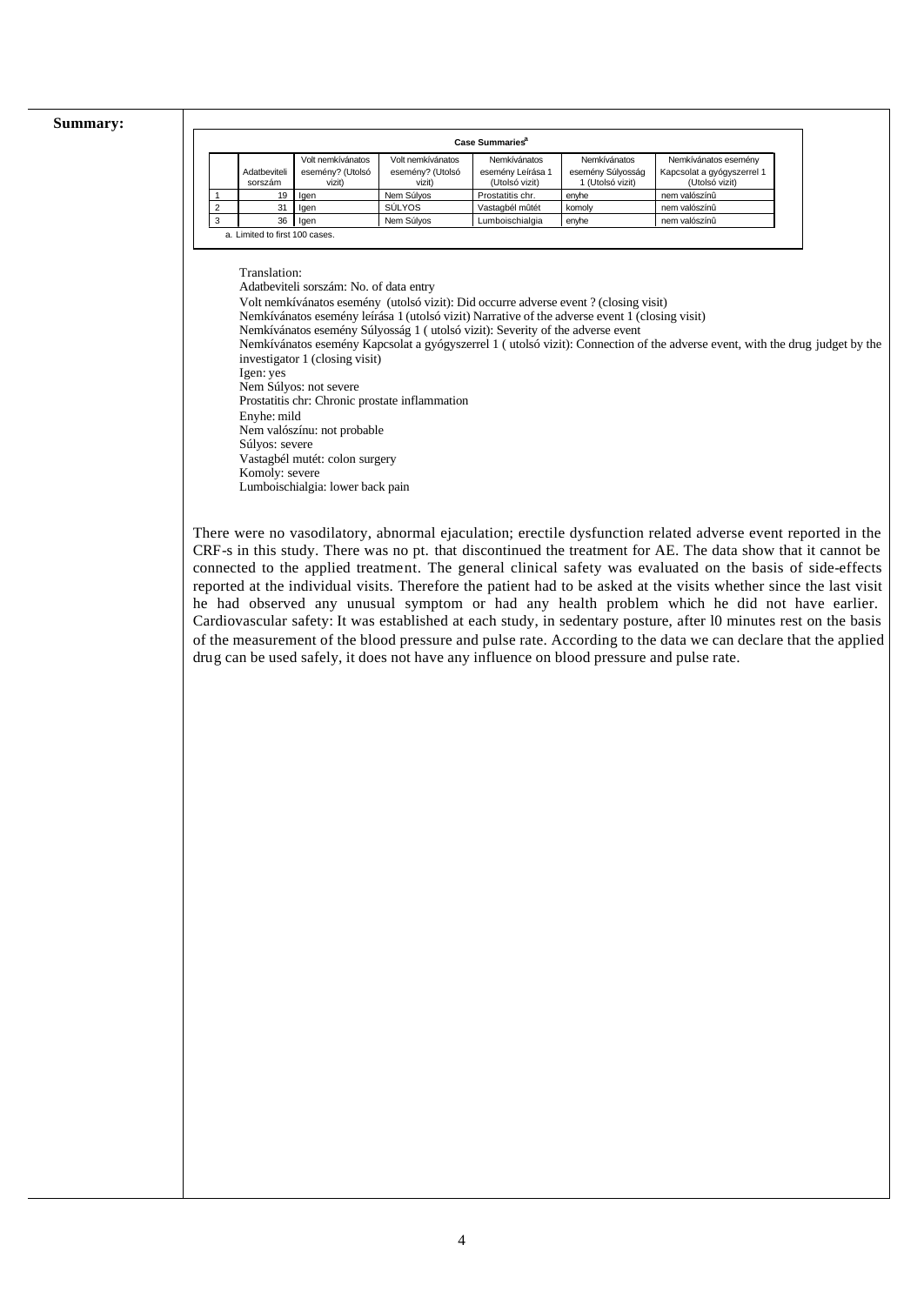## Efficacy results:

Primary: Evaluating the changing of "L score", quality of life, and the changing of IPSS (International Prostate Symptom Score). 50% of patients were above 60 years old. The patients' data were evaluated on the bases of age as well.

According to data:

- o the I-PSS value in the last visit in case of all patients showed significant decline
- o number of patients belonging to the severe symptom category fell to its one fourth
- o the number of symptoms decreased slower in case of patients over 60 years
- o during last visit, the severe problems have disappeared and mild ones increased in age group over 60 o the obstructive and irritative symptom scores changed (decreased) similarly

(Note: In contrast with the including criteria, during the first visit there were only 26 patients in the severe symptom group (56,6%).

According to bother score (representing life -quality):

- the life-quality of patients improved during the visits in significant way
- this significant improvement was noticeable in the severe symptom group as well
- o Rate of patients under 60 in the severe symptom group has decreased with higher amount (43%), while in the age group of above 61 this rate was approx. 13%.

**Secondary –** Evaluation of DAN-PSS questionnaire related to sexual function

Evaluating and analyzing data of 38 patients demonstrates that the sexual function in age group above 60 shows significant improvement during the interim visits. The results of the last visit say that this variable has significantly improved in both groups (under and above 60).

From among data in connection with uresis, we had studied the changes of the urine amount. The evaluation resulted in significant increase (19,6%) of patient who did not have residual urine (not even during the interim visits). This number did not change until the last visit.

The maximum urine flow values showed significant increase (average 2 ml/sec) by the end of study. The change of prostate volume was not significant.

During the medical treatment the improvement of urination symptoms was noticeable (one third) on the first week, and on 90% of the patients reported at the third – fourth week an improvement.

|      |                | Maximális flow rate<br>(ml/sec) (1. vizit) | Maximális flow rate<br>(ml/sec) (Időközi vizit) | Maximális flow rate<br>(ml/sec) (Utolsó vizit) |
|------|----------------|--------------------------------------------|-------------------------------------------------|------------------------------------------------|
| N    | Valid          | 46                                         | 46                                              | 46                                             |
|      | Missing        |                                            | 0                                               | 0                                              |
| Mean |                | 12,217                                     | 14,141                                          | 15,728                                         |
|      | Median         | 11,600                                     | 13,000                                          | 15,250                                         |
|      | Std. Deviation | 4,4561                                     | 5,0823                                          | 7,2018                                         |
|      | Minimum        | 5,5                                        | 6,2                                             | 4,0                                            |
|      | Maximum        | 25,3                                       | 28,6                                            | 45,7                                           |

## **Statistics**

Translation:

1. vizit : visit No. 1. Idoközi vizit: Interim control visit Utolsó vizit: closing visit